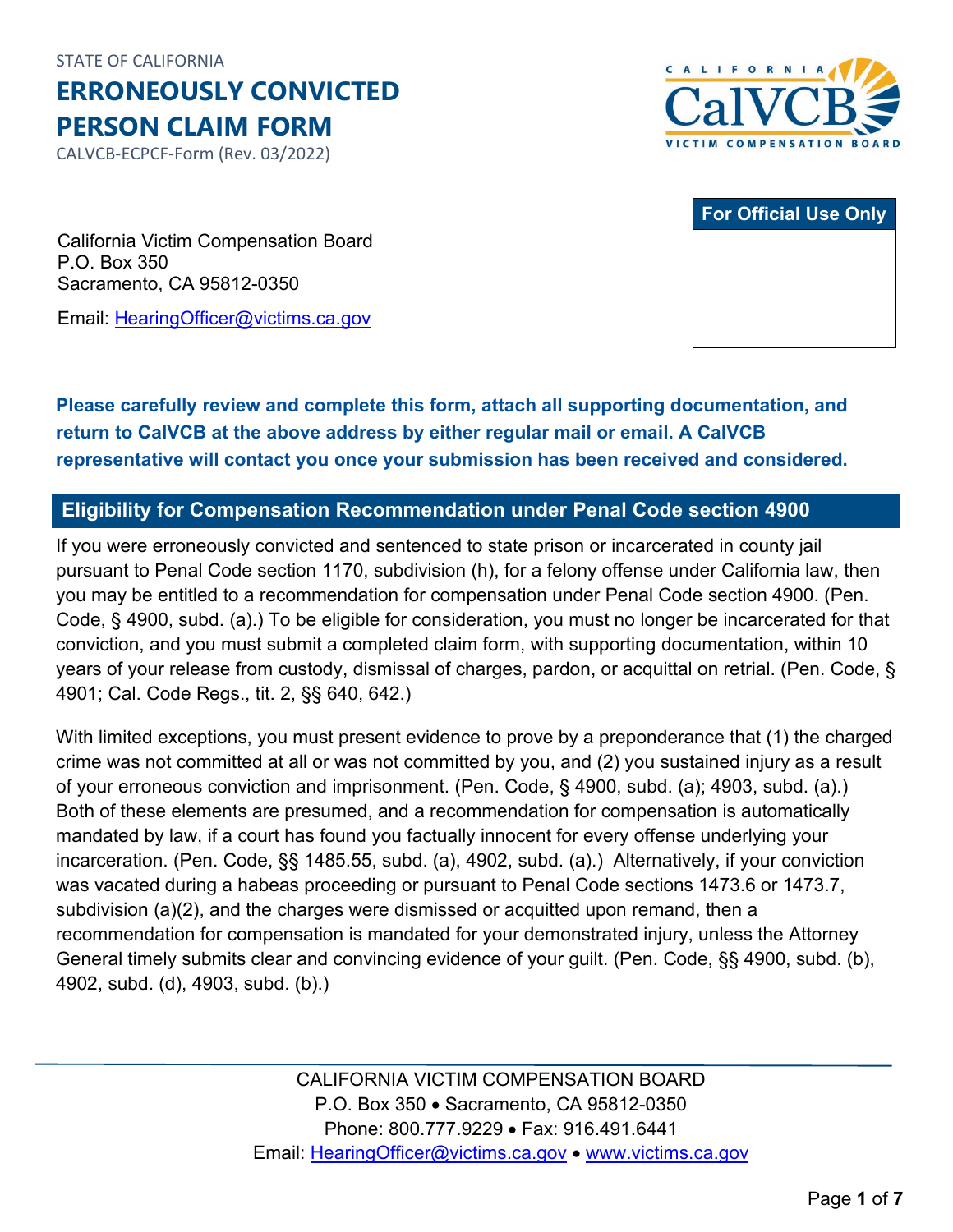Compensation is calculated at a flat rate of \$140 per day of your erroneous imprisonment. (Pen. Code § 4904.) Compensation is barred for any claimant who pled guilty with the specific intent to protect another from prosecution. (Pen. Code, § 4903, subd. (e).) In the event CalVCB approves your claim and recommends compensation, it is ultimately up to the Legislature to enact a bill to appropriate those funds on your behalf.

### **Section A. Claimant Information**

| Mailing Address: _________________________________City: ______________State: __________ZIP: ________ |  |  |  |  |
|------------------------------------------------------------------------------------------------------|--|--|--|--|
| It is your ongoing duty to provide a current address to CalVCB. (Cal. Code Regs., tit. 2, § 616.2.)  |  |  |  |  |
| Section B. Attorney/Representative Information (if applicable)                                       |  |  |  |  |
|                                                                                                      |  |  |  |  |
|                                                                                                      |  |  |  |  |

| Mailing Address: ______ | City: | State: ___ | ZIP: |
|-------------------------|-------|------------|------|
| Signature: _            |       | Date:      |      |

An attorney or representative is not required in this administrative proceeding. If you are represented, your representative has an ongoing duty to provide a current address to CalVCB. (Cal. Code Regs., tit. 2, § 616.2.)

## **Section C. Erroneous Conviction(s) Information**

County and Criminal Court Case Number for Erroneous Felony Conviction(s):

Penal Code (or Vehicle Code or Health and Safety Code) section for Erroneous Felony Conviction(s):

 P.O. Box 350 • Sacramento, CA 95812-0350 Email: [HearingOfficer@victims.ca.gov](mailto:HearingOfficer@victims.ca.gov) • www.victims.ca.gov CALIFORNIA VICTIM COMPENSATION BOARD Phone: 800.777.9229 • Fax: 916.491.6441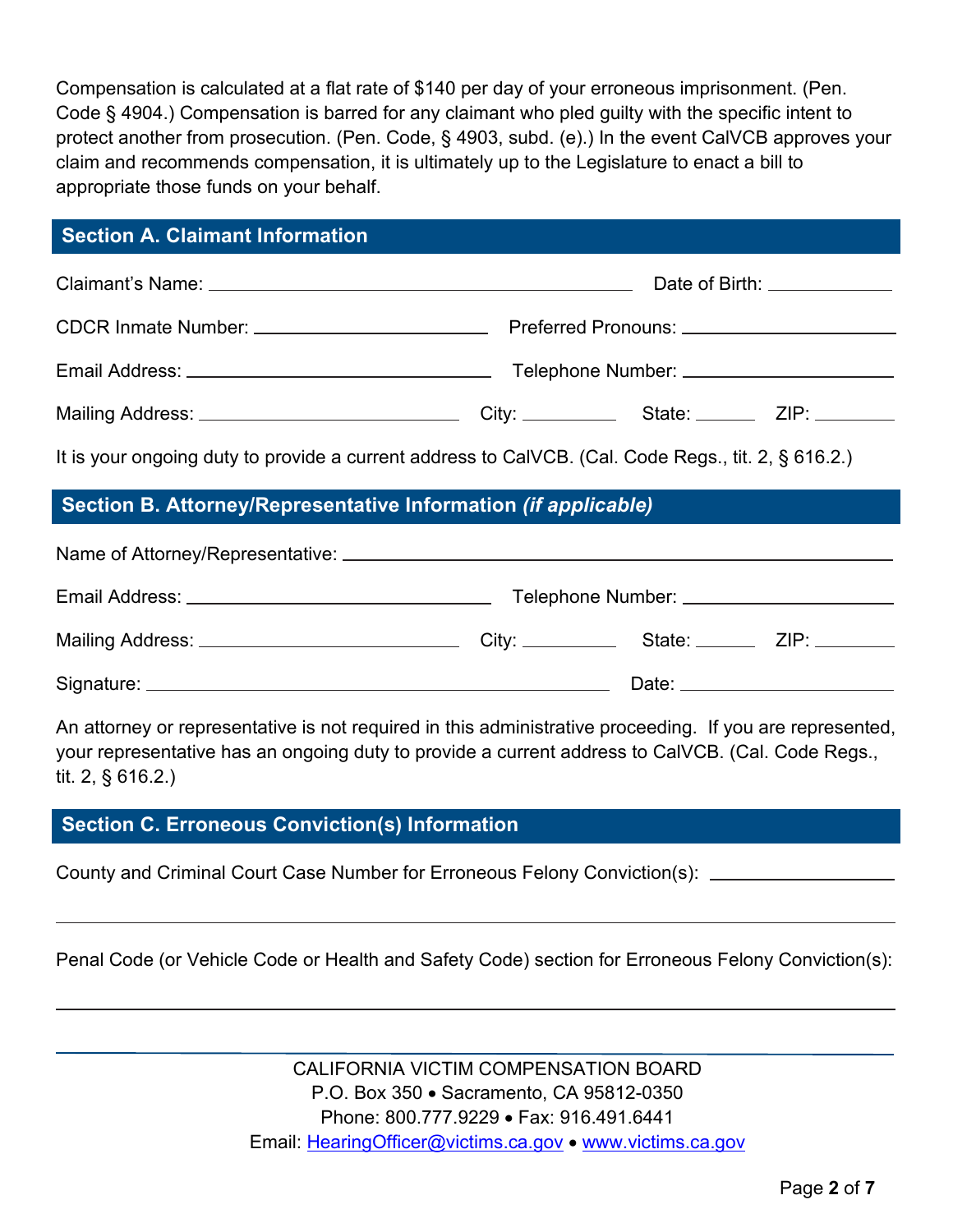|                                                                                  | Date of Release from Imprisonment (you are not eligible to submit a claim if you are still incarcerated |  |  |  |
|----------------------------------------------------------------------------------|---------------------------------------------------------------------------------------------------------|--|--|--|
|                                                                                  |                                                                                                         |  |  |  |
| Date of Dismissal or Acquittal of Charges on Retrial: __________________________ |                                                                                                         |  |  |  |
|                                                                                  |                                                                                                         |  |  |  |
|                                                                                  | Amount of Compensation Requested (calculated at \$140 per day of your erroneous incarceration):         |  |  |  |
| $\frac{1}{2}$                                                                    |                                                                                                         |  |  |  |

You must attach supporting documentation to confirm your conviction, imprisonment, and release from custody for the challenged offense. (Cal. Code Regs., tit. 2, § 640, subd. (a)(2).)

#### **Section D. Factual Innocence Determination**

1. Has a court issued a finding of factual innocence for your challenged conviction(s) in any proceeding to grant habeas relief or vacate the judgment under Penal Code section 1473.6?

No. \_\_\_\_Yes. If yes, you must attach a copy of the court's order to this claim form.

2. Did the court finding of factual innocence apply to each and every conviction underlying your entire sentence?

No. \_\_\_\_ Yes. If yes, you must attach a copy of the Abstract of Judgement or other documentation to confirm the calculation for your sentence.

Upon satisfactory proof that the answer to both of these questions is yes, then you may be entitled to an automatic recommendation for compensation within 30 days and without an administrative hearing. If applicable, skip Sections E, F, and G and proceed instead to Sections H and I of this form. Otherwise, you must continue to the next section of this form.

> CALIFORNIA VICTIM COMPENSATION BOARD P.O. Box 350 • Sacramento, CA 95812-0350 Phone: 800.777.9229 • Fax: 916.491.6441 Email: [HearingOfficer@victims.ca.gov](mailto:HearingOfficer@victims.ca.gov) • [www.victims.ca.gov](http://www.victims.ca.gov/)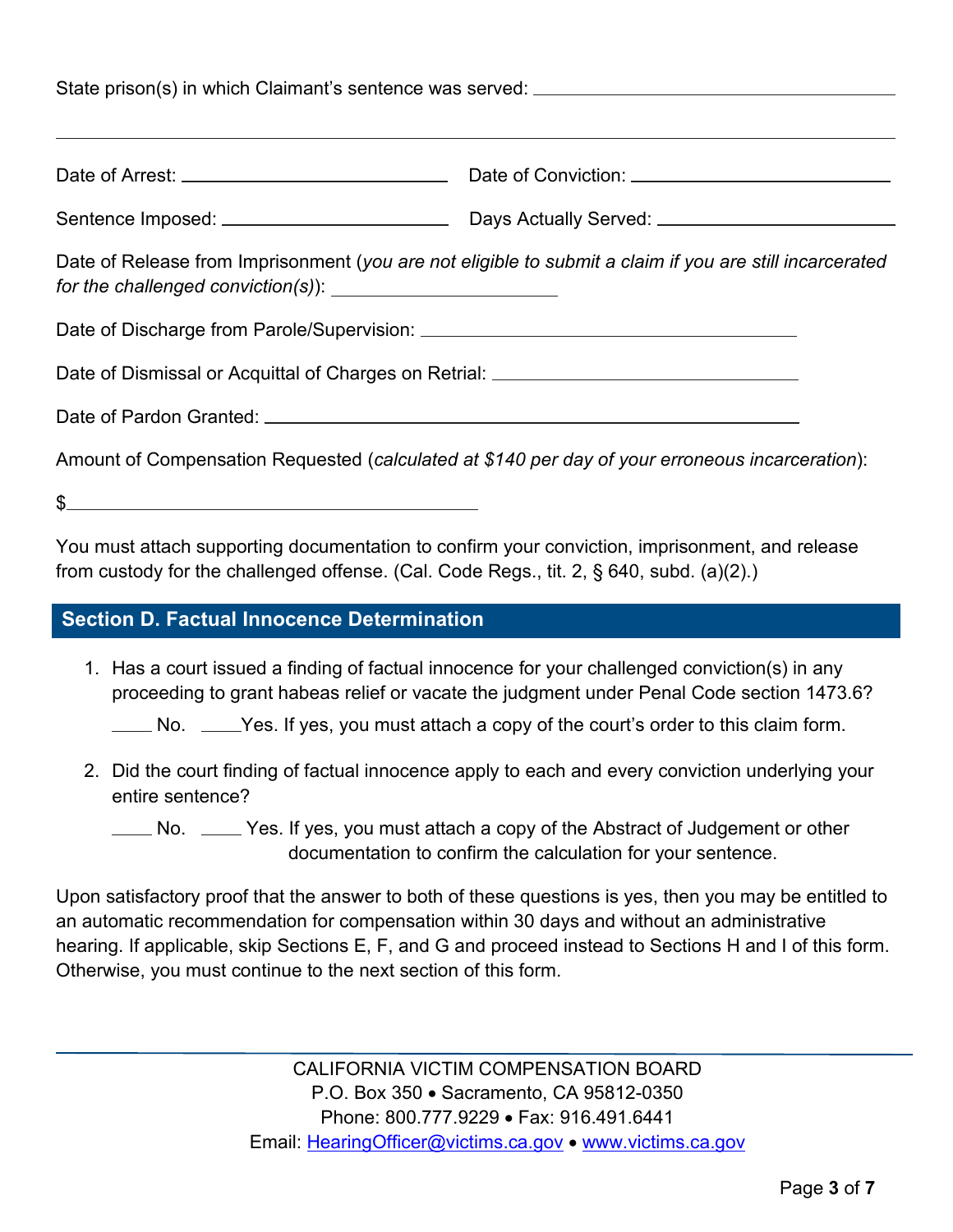### **Section E. Post-Conviction Proceedings (Excluding Direct Appeal)**

1. Has a court vacated your challenged conviction(s) by granting habeas relief?

No. \_\_\_\_ Yes. If yes, you must attach a copy of the court's order to this claim form.

2. Has a court vacated your challenged conviction(s) pursuant to Penal Code section 1473.6 or 1473.7, subdivision (a)(2)?

No. \_\_\_\_Yes. If yes, you must attach a copy of the court's order to this claim form.

3. If you answered yes to either #1 or #2 above, were the charges subsequently dismissed on remand or were you acquitted on retrial?

No. \_\_\_\_ Yes. If yes, you must attach a copy of the court's order to this claim form.

 Upon satisfactory proof that the answer is yes to questions #1 or #2 and #3, then you may be entitled to a recommendation for compensation for your demonstrated injury, unless the Attorney General timely submits clear and convincing evidence of your guilt. If applicable, you may skip Section F and proceed to Section G to demonstrate your injury. Otherwise, you must continue to the next section of this form.

#### **Section F. Statement of Factual Innocence**

 specific factual allegations to show that the crime with which you were changed was either not committed at all, or, if committed, was not committed by you. Absent an exception, you bear the burden to prove your factual innocence by a preponderance of evidence. (Pen. Code, § 4900, subd. (a).) To state a valid claim at this stage, you must provide *(Please attach additional paper if needed.)* 

> Email: [HearingOfficer@victims.ca.gov](mailto:HearingOfficer@victims.ca.gov) • www.victims.ca.gov CALIFORNIA VICTIM COMPENSATION BOARD P.O. Box 350 • Sacramento, CA 95812-0350 Phone: 800.777.9229 • Fax: 916.491.6441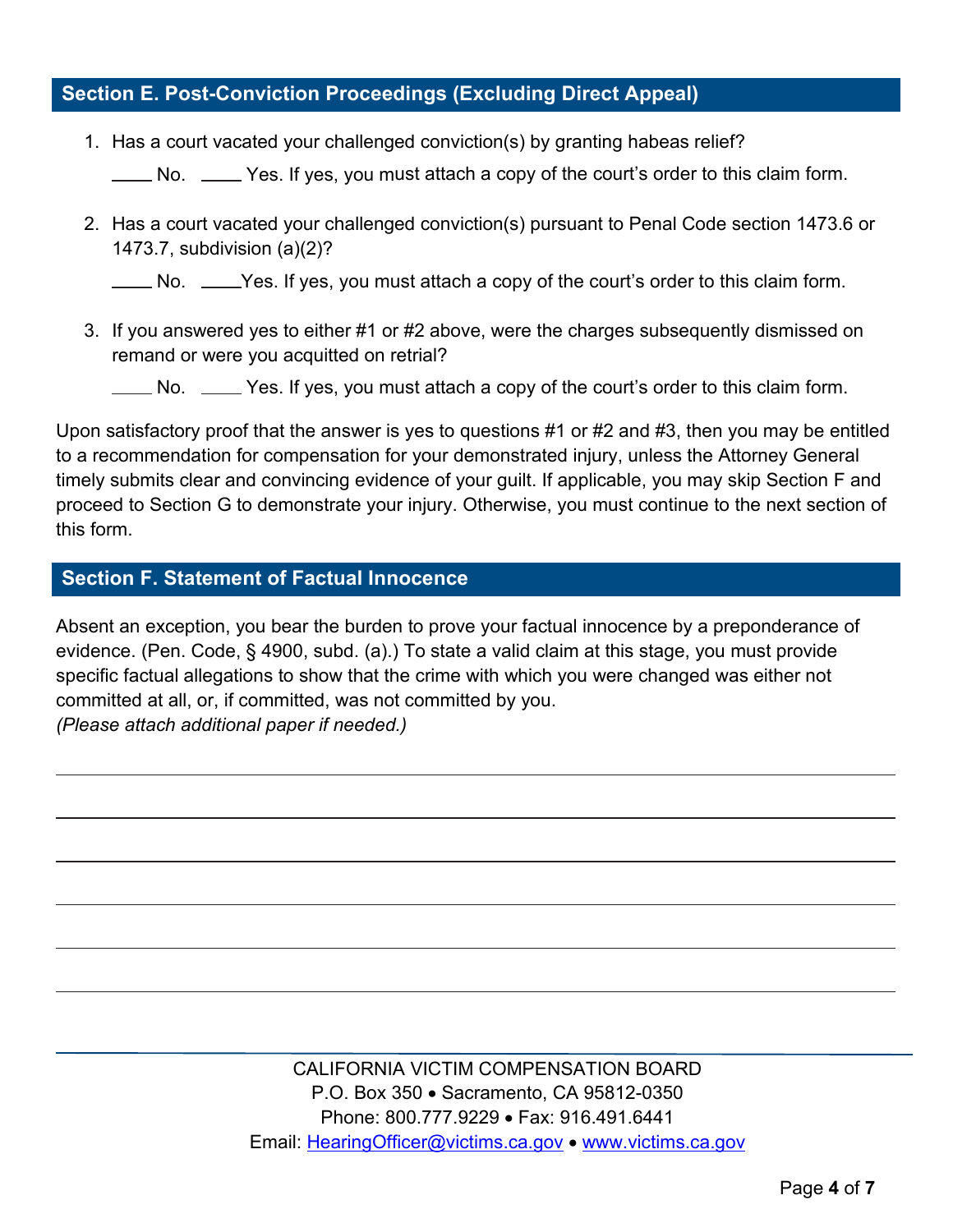# **Section G. Statement of Injury**

 Absent an exception, you bear the burden to prove, by a preponderance, that you sustained injury as a result of your erroneous conviction. Injury is shown if you would have been free from custody but-for the erroneous conviction. To demonstrate injury, list every conviction and resulting sentence that was imposed at any time during your confinement for the erroneous conviction. *(Please attach additional paper if necessary.)* 

> P.O. Box 350 • Sacramento, CA 95812-0350 Email: [HearingOfficer@victims.ca.gov](mailto:HearingOfficer@victims.ca.gov) • www.victims.ca.gov CALIFORNIA VICTIM COMPENSATION BOARD Phone: 800.777.9229 • Fax: 916.491.6441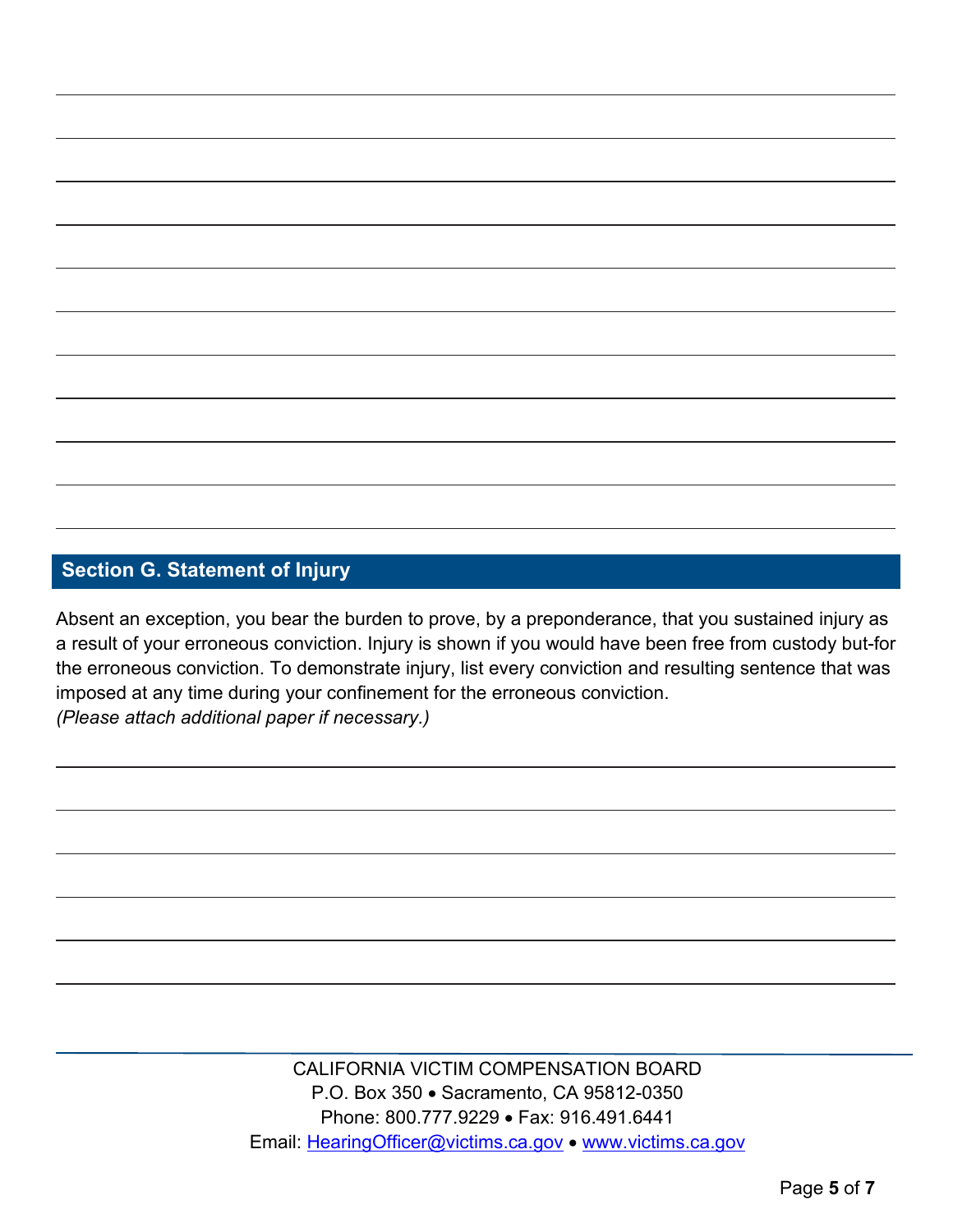### **Section H. Disqualification for Certain Guilty Pleas**

1. Did you enter a guilty plea to the conviction(s) for which you are seeking compensation under Penal Code section 4900?

No. \_\_\_\_ Yes.

- No. <u>\_</u>\_\_\_ Yes. 2. If the answer is yes, did you do so with the specific intent to protect another from prosecution?
- 3. Please explain the reasons for your decision to enter a guilty plea.

### **Section I. Declaration Statement**

I declare under the penalty of perjury, under the laws of the State of California, that the foregoing is true and correct.

| <b>Printed Name:</b> |  |
|----------------------|--|
|                      |  |

Signature: Date: